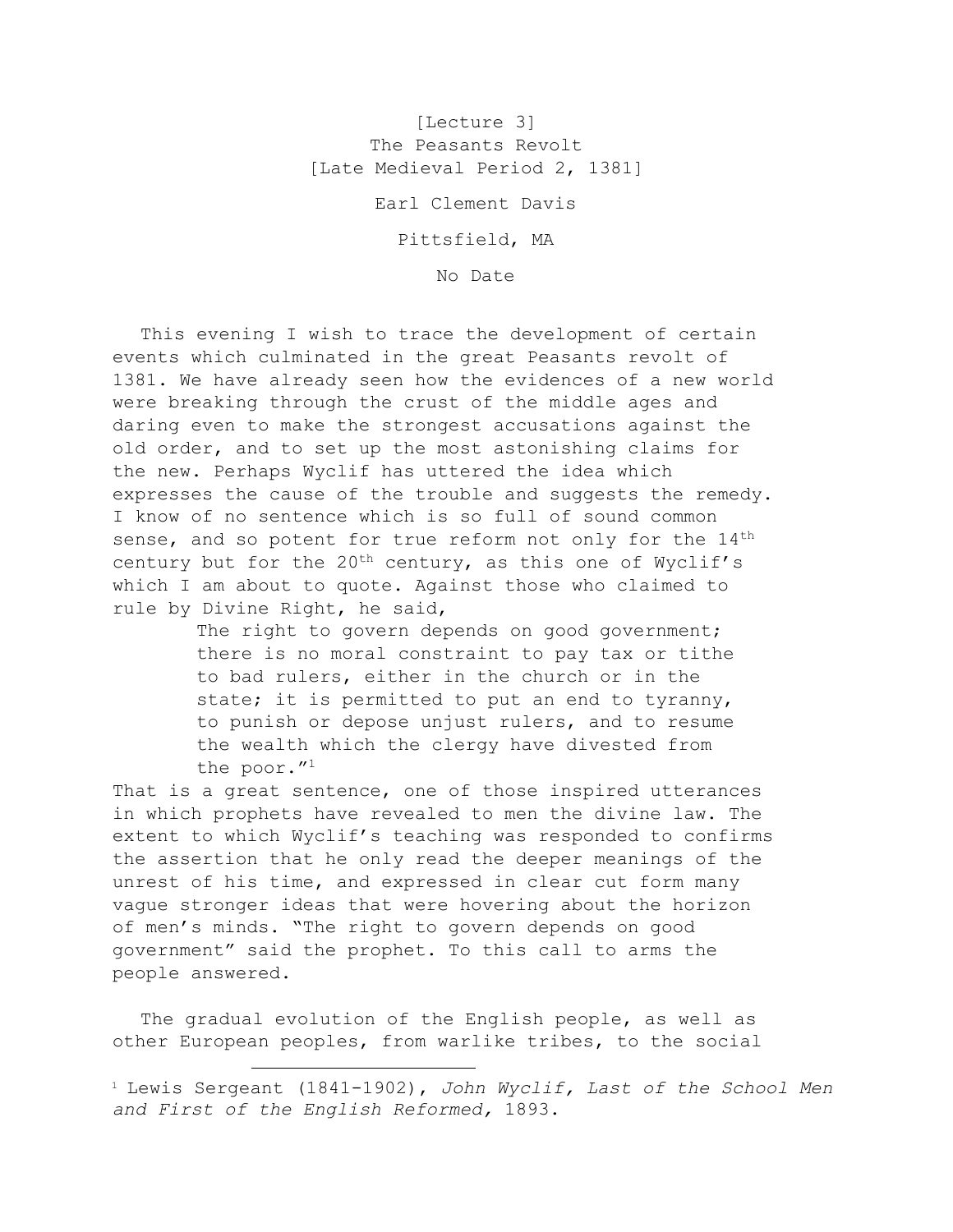distinction between the serfs and nobles of the middle ages, had made no provision for the development of an industrial and commercial class of people. As the characteristics of the people changed and new activities gained power over the old essentially agricultural and fighting habits, there began to develop a new class or people. The rise of cities and towns, as centers for trading and for the manufacture of such articles of use as were not the direct product of the land, served as the entering wedge which was finally to force its way between the serfs and nobility, and completely destroy the feudal system. While the Lord and his knights, still suppored by his serfs, remained true to the feudal manor, the merchant and craftsmen came together in towns of a more industrial and more active character to engage in trade and commerce. During the twelth and thirteenth centuries these towns were granted charters. The following is the charter granted by Henry II to Southhampton,

> Henry, king of England, duke of Normandy and Aquitaine, and count of Anjou, to his reeves and ministers of Hampton, greeting: I ordain that my men of Hampton shall have and hold their gild and all their liberties and customs, by land and by sea, in as good, peaceable, just, free, quiet and honorable a manner as they had the same, best, most freely and quietly in the time of King Henry, my grandfather; and let no one upon this do them any injury or insult. Witness, Richard du Humet, constable; Jocelyn de Baliol, at Winchester. (Penn, Translations + Reprints, Vol II, P. 9).2

In most of these charters there were promises for a "gild merchant," and sometimes this gild merchant seems to have been identical with the municipal government. At all events the gild merchant "was substantially the embodiment of the trading monopoly of the chartered town." The ordinances and customs which governed these gild merchants are very interesting. They cover customs and regulations concerning

<sup>2</sup> *Translations and Reprints from the Original Sources of European History,* Published by the Department of History of the University of Pennsylvania, Vol. II Series for 1895. This quotation from Vol II, No. 1, p. 9.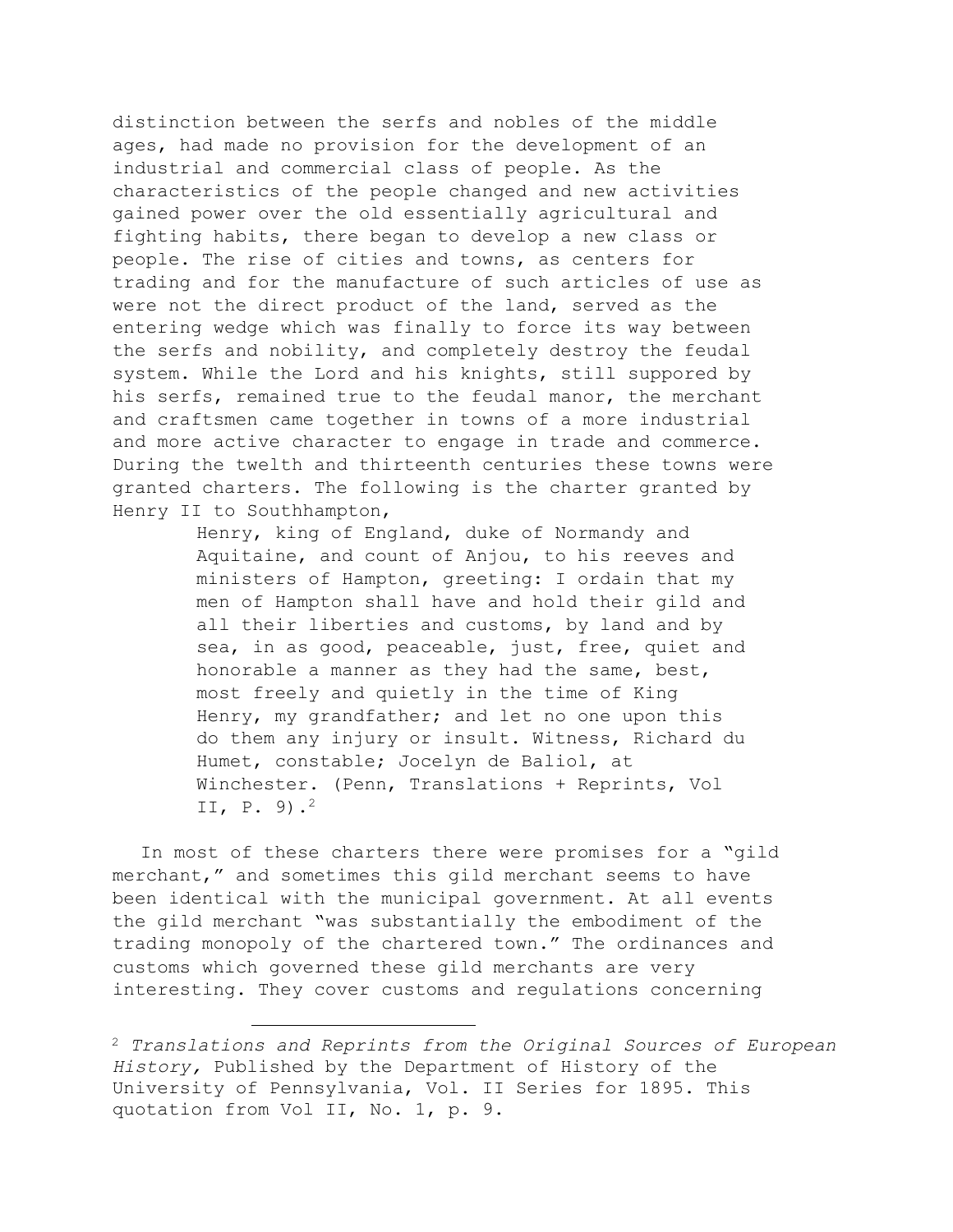trade, concerning social and business conduct of one member of the gild towards another. They seem to be a chamber of commerce, a board of trade, a city government, and associated charity, all wound together in one organization. They were of great value in developing trade, and commerce, and gradually became of considerable importance in wider activities.

Side-by-side with the "gild merchants" there grew up the "craft gilds." The earliest mention of a craft gild is in 1130. These craft gilds became very numerous. In some cases these craft gilds were entirely under the control of the town, but in others they were to a large degree independent. The tailors guild at Exeter received its charter direct from the town.

A typical craft gild of the fourteenth century contained three classes of artisans, masters, journeymen, and apprentices; and in spite of certain inequalities and hardships, the interest of all three classes was identical. The internal economy of such a gild had probably not varied much from that of a much earlier period, but the great influx of labor into the towns had emphasized the distinction between labor and capital, while it was essential that each craft should be so regulated as to provide employment for all its members. Another peculiarity of each craft was its isolation from surrounding fraternities. Thus the man who made bows must not provide arrows for the same; a cordwainer (shoe worker) might not patch shoes, nor a cobbler make them. "Four separate crafts contributed to the making of a finished saddle and bridle; the joiner made the woodwork which was decorated by the painter; the saddler supplied the leather, and the lorimer the metal trappings and appointments." (Triall's *Social England.* P. 110-111.)3

Of the great variety and diversity of these craft gilds, there is ample evidence. In the city of York there were 51 different gilds which took part in [the] Corpus Christi play in 1415.

<sup>3</sup> H. D. Traill, ed., *Social England: A Record of the Progress of the People,* vol. 2, 1274-1509. Cassell, 1903.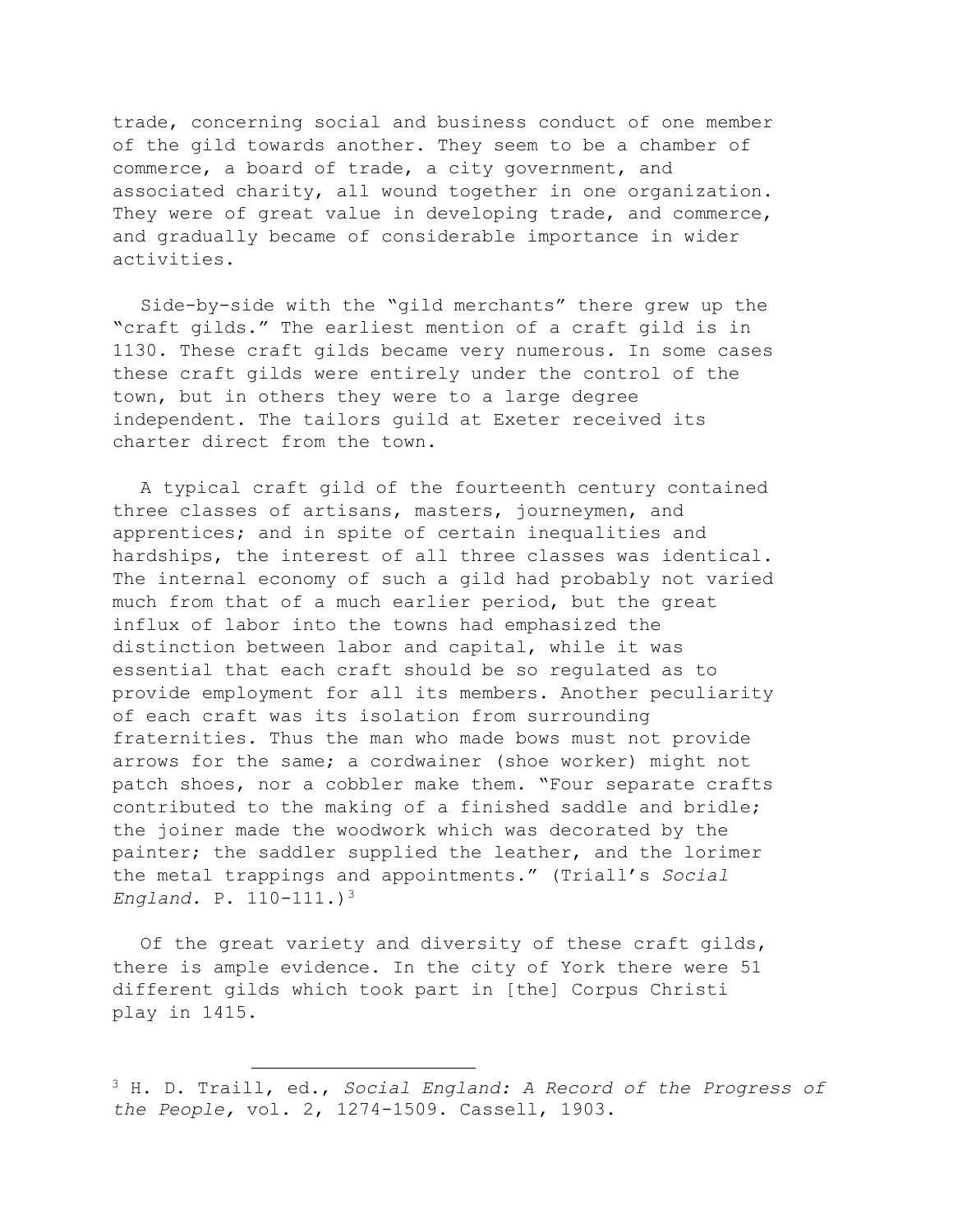These craft gilds of the 14<sup>th</sup> century are in many respects similar in form and purpose to the labor unions of today. The craft gilds, together with the gild merchants are the organizations through which the claims of the developing middle or industrial class were to assert their rights before the ruling nobility.

Into the midst of these conditions there appeared a force which changed the outward aspect of all English life. The spirit of commerce and adventure had opened up channels of trade with the East. But apparently the returning merchantmen brought with them the germs of disease. In the years from 1348-9 a great plague swept over Europe and large numbers fell victim to its terrors. It first appeared in a small trading port on the straits of Kerch on the north coast of the Black Sea, one of the trade centers for the commercial activities with China. By 1348 the disease, which came to be known as the Black Death, was spread all over the shores of the Mediterranean and in August 1348 it first appeared in Dorsetshire, England. It raged for about fourteen months and in that time so reduced the population of England as well as of Europe that not for many years were normal conditions to be observed. A contemporary chronicler writes of it as follows,

> It began in England in Dorsetshire about the feast of St. Peter, in the year of our Lord 1348, and immediately advancing from place to place it attacked men without warning, and for the most part those who were healthy. Very many of those who were attacked in the morning it carried out of human affairs before noon. And no one whom it willed to die did it permit longer than three or four days. There was moreover no choice of persons, with the exception, at least, of a few rich people. In the same day twenty, forty or sixty corpses, and indeed many times as many more bodies of those who had died, were delivered to church burial in the same pit at the same time. And about the feast of All Saints, reaching London, it deprived many of their daily life, and increased to so great an extent that from the feast of Purification till after Easter there were more than two hundred bodies buried daily in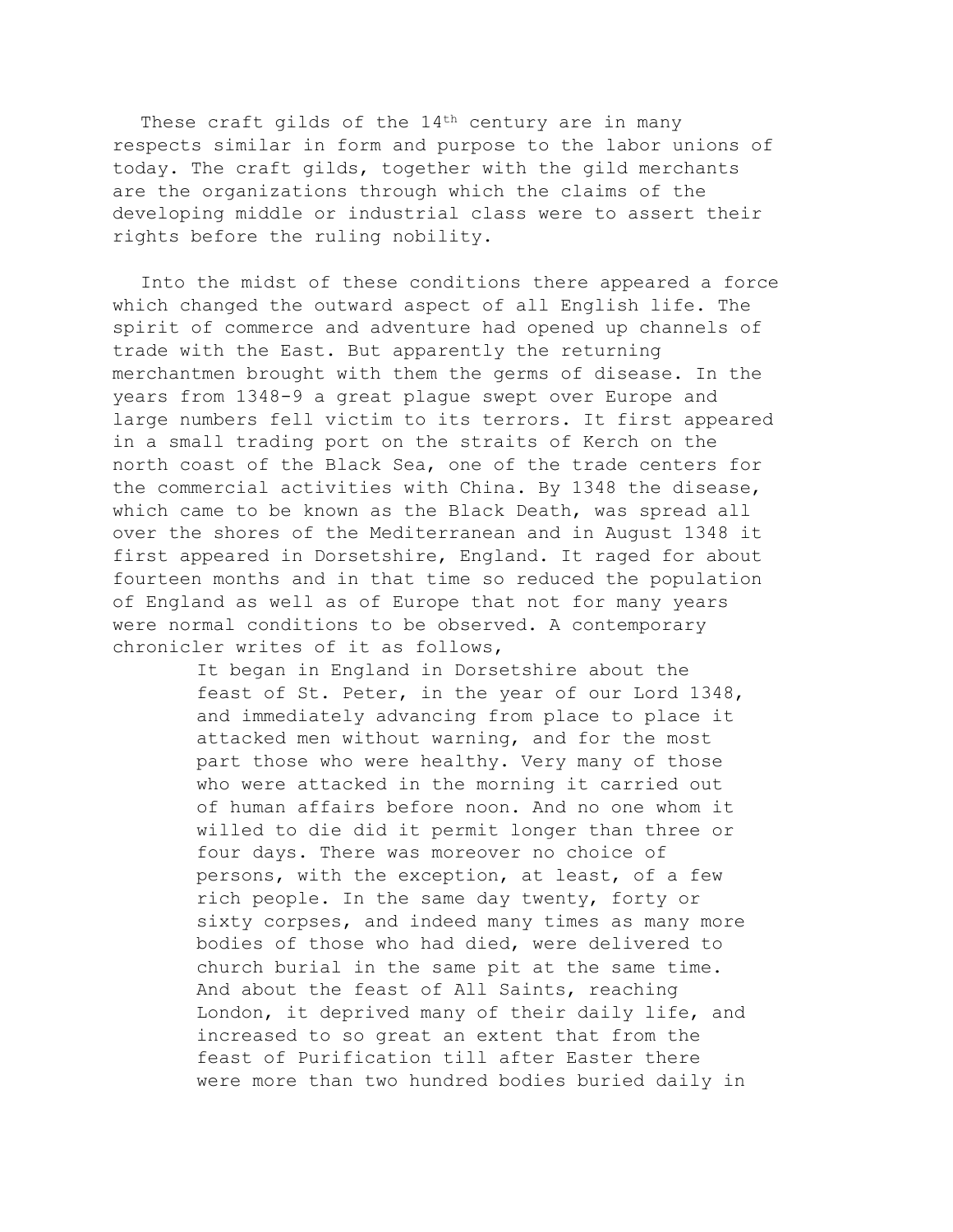the cemetery which had been then recently made near Smithfield…"4

It is a conservative estimate to say that from  $1/3$  to  $\frac{1}{2}$ of England's population fell victims to this terrible plague.

Thus it happened that unexpected events intervened to retard and at the same time to advance the interests of English life. The nobility, being deprived of many sources of revenue by the death of their tenants, sought to make amends by increasing the per capita tax. The clergy, finding that there were many deaths and few priests raised the price of their spiritual commodities. The serfs and middle classes were not backward in taking the hint thus thrown out by their leaders. Finding that there were fewer laborers, and seeing that indeed the nobility were very dependent upon the labor of the serfs, the forgotten ninetenths of the population, now began to demand higher wages, and greater freedom. A perfectly just and natural thing for them to do in view of the fact that the nobility and clergy had done the same thing.

This demand for more pay came to such a pass that the King saw fit to issue a proclamation in 1350 concerning laborers.

> In view of the fact that a great part of the people, and especially of workmen and servants, have lately died in the pestilence, many seeing the necessities of masters and the great scarcity of servants, will not serve unless they received excessive wages, and others preferring to beg in idleness rather than by labor to get their living, we, considering the grievous incommodities … have upon deliberation and treaty with the prelates and the nobles and learned men assisting us, with their unanimous council ordained, etc."

<sup>4</sup> Robert of Avesbury's Account. Reprinted in *Translations and Reprints from the Original Sources of European History,* Published by the Department of History of the University of Pennsylvania, 1895, Vol II, No. 5, p. 2.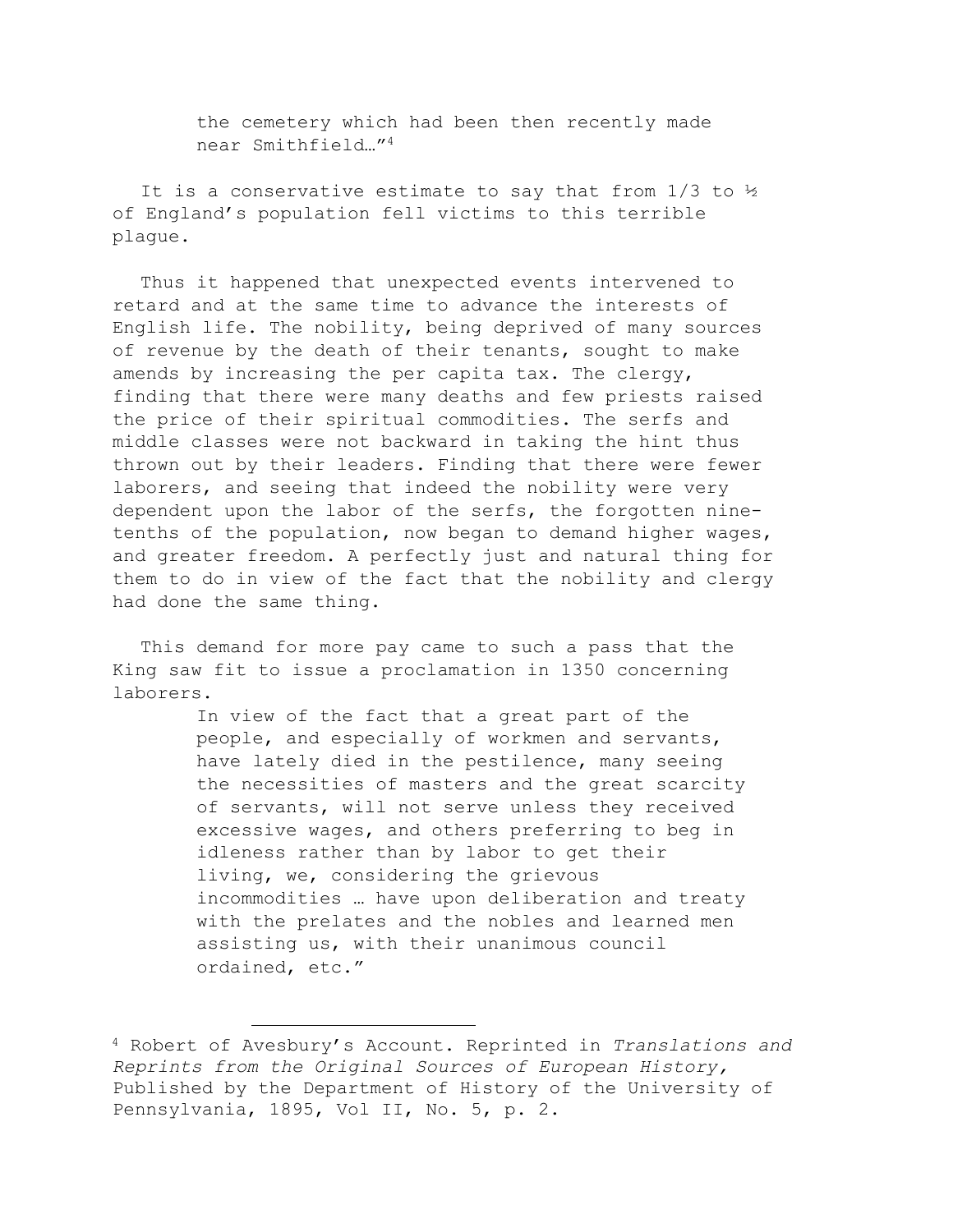The substance of the entire document is that the laborer shall receive the same wages as they received before the plague, and labor under like conditions, upon pain of imprisonment and punishment. But not so easily could the awakened laborers be put down, as we shall see. The relations became more and more strained, and disaster seemed possible.

Into this network of craft gilds, and of serfs who for the moment had gained a new power by increased value of their services, there came the teachers of new doctrines. It was fertile soil for such ideas as Wyclif's great declaration that the right to govern depends upon good government.

But there was another prophet who spoke as from the very people themselves, raising their issues, yearnings, and speaking from a nature that beat in vision with the aspirations of humanity. This was Wm. Longland<sup>5</sup>, who in his "Vision of Piers Plowman" struck even deeper than did Wyclif. The first version, the so-called "A text" of this poem, appeared in 1362. The bear outline of the poem, which was written in English, gives us a most simple declaration of a most revolutionary doctrine.

The poem opens with a Prologue in which the writer lets his fancy take him to a spot in the Malvern hills where he sees in his dream as he sleeps by the brookside, "a field full of folk" all busy with their various pursuits. This field is situated between the tower of God, and the dungeon of evil spirits. In this first vision of a field full of folk, he sees Lady Church who tells him of the great treasure of truth, and how through love he may reach heaven. In contrast to Lady Church is Lady Meed, or Bribery, who assured by justices that all is well. Lady Bribery, that she may seem righteous, confesses to a friar and offers to glaze a church window by way of amendment. The King proposes to marry Lady Bribery to Conscience. But Conscience is unwilling, and exposes Lady Bribery, declaring that Reason will one day rule upon earth. The King then orders Reason to be sent for: Reason appears,

<sup>5</sup> William Longland (1332-1386), author of the poem "The Vision of Piers Plowman," written approximately 1362.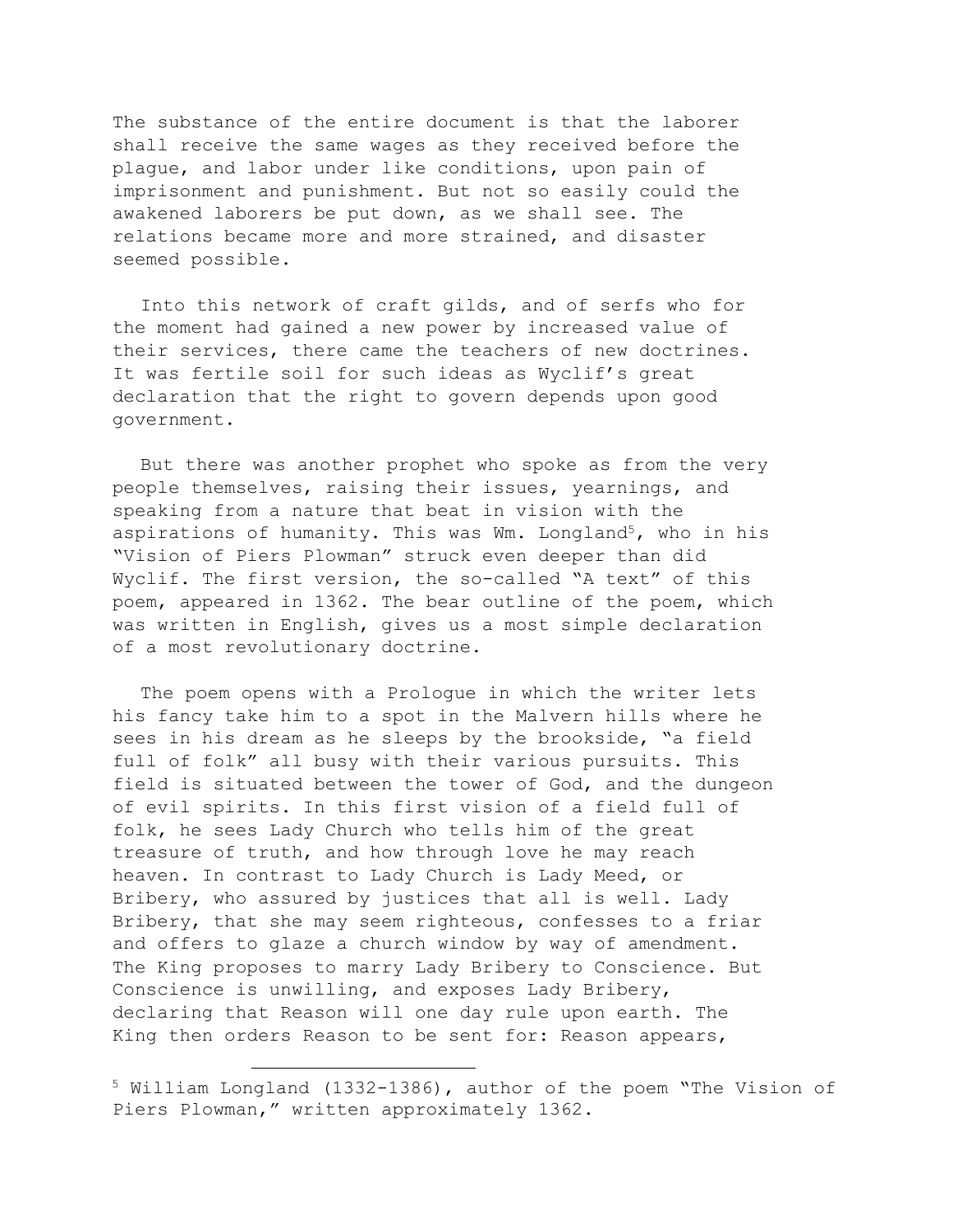accompanied by Wit and Wisdom. At this moment Peace enters with a complaint against Wrong. Wrong, knowing the complaint to be true wins over Wit and Wisdom to his side, by Bribery's help, and offers to buy Peace off with a Present. Reason remains firm and convinces the King of his position.

Thus the first vision ends. He falls to sleep again and sees Reason preaching to the seven great sins, who repent and set out after Truth. At this point there is presented the great master-stroke of the poem. The repentant sinners are seeking after Truth, and unable to find him. Out of their dilemma they must get, but who is to show them the way? Not a nobleman, nor Lady Church, nor a priest, but Piers, the Plowman, who solves their troubles by setting them to work.

You see the tone of this is much the same in thought as Wyclif, but it is even more radical, and written in such a form and style as to appeal to the uneducated, but discontented serfs. Out of the very fields, according to Longland, is to come the prophet who, by Reason, can lead the repenting sinners to Truth, and God's heaven. It may have seemed heretical to read Wyclif's declaration that the right to govern depends on good government, but how astonishing is the teaching in Piers the Plowman. The way to Truth is pointed out, not by King or priest, or by Knight, but by the very most humble laborer, Piers the Plowman. The writer of Piers the Plowman was a {???} one who really understood the truth that great reforms must look to the discontented and unsatisfied for their supporters. He was by no means a demagogue, as his poems indicate, but was a true reformer standing upon the sound basis of truth, and human rights.

What Wyclif and the writer of Piers the Plowman did was to bring these great problems of importance down to the common people, to set them to thinking, and discussing and arguing over the Divine right to Rule, and the evils and abuses of the existing conditions. We have already seen how Wyclif, unable to force reform from within the established order, gathered about himself a few poor priests who went out teaching and preaching to the common people, holding meetings in the open air, discussing on the corners,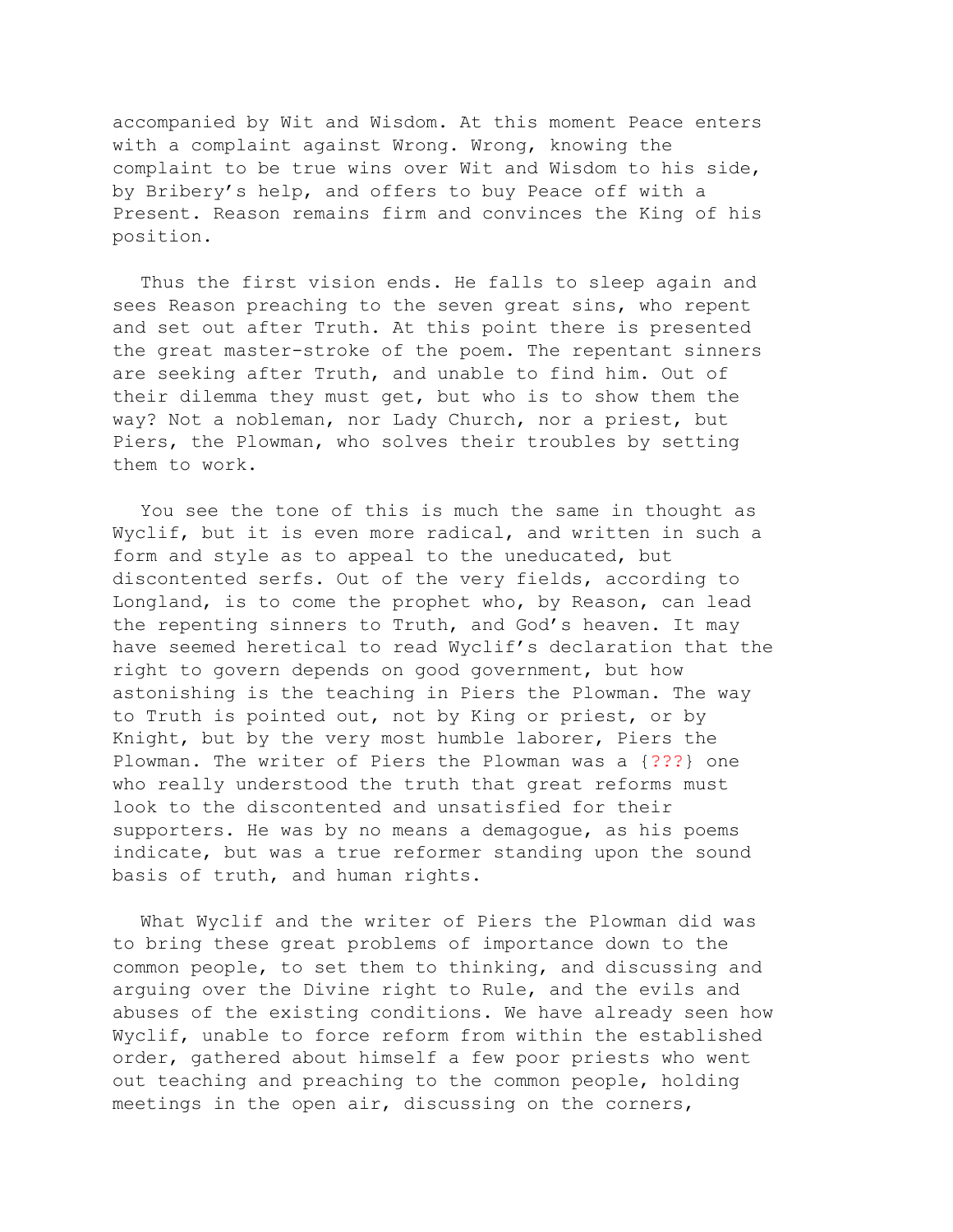proclaiming at every opportunity the doctrines of freedom, and bringing to the people by word of mouth the teachings of the Bible.

An example of the manner in which these doctrines were propagated is found in Jahn Ball<sup>6</sup>, "the mad priest of Kent" who began his preaching about 1360, and continued, except for intervals of imprisonment, for twenty years to preach to the peasants and yeomen the doctrines of the writer of Piers the Plowman. The following is an extract:

> Good people, things will never be well in England so long as there be villains and gentlefolk. By what right are they whom we call lords greater folk than we? On what grounds have they deserved it? Why do they hold us in serfage? If we all come from the same father and mother, of Adam and Eve, how can they say or prove that they are better than we, if it be not that they make us gain for them by our toil what they spend in their pride. They are clothed in velvet, and warm in their furs and their ermines, while we are covered with rags. They have wine and spices and fine bread; we have only oatcake and straw, and water to drink. They have leisure and fine horses; we have pain and labor, the rain and the wind in the fields. And yet it is of us and of our toil that these men hold their estate.<sup>7</sup>

With such words and such ideas was John Ball laboring among the peasants and yeomen. You may say that such teaching has in it the seeds of revolution and disturbance, but it is profoundly true. It was in the fourteenth century, and it is today. No state, no nation, no institution can exist, in peace and safety so long as the more fortunate live in needless luxury at the expense of the toilers. A great building must rest upon a solid foundation, and the foundation of the state is not solid when its workmen, and toilers are living in want, poverty, immorality and degradation and ignorance.

<sup>6</sup> John Ball (c. 1338-1381).

 $7$  Earl Davis gives no source for this quote, but a likely source is H. de B. Gibbins, *Industry in England: Historical Outlines,* New York: Charles Scribner's Sons, 1906. p. 163.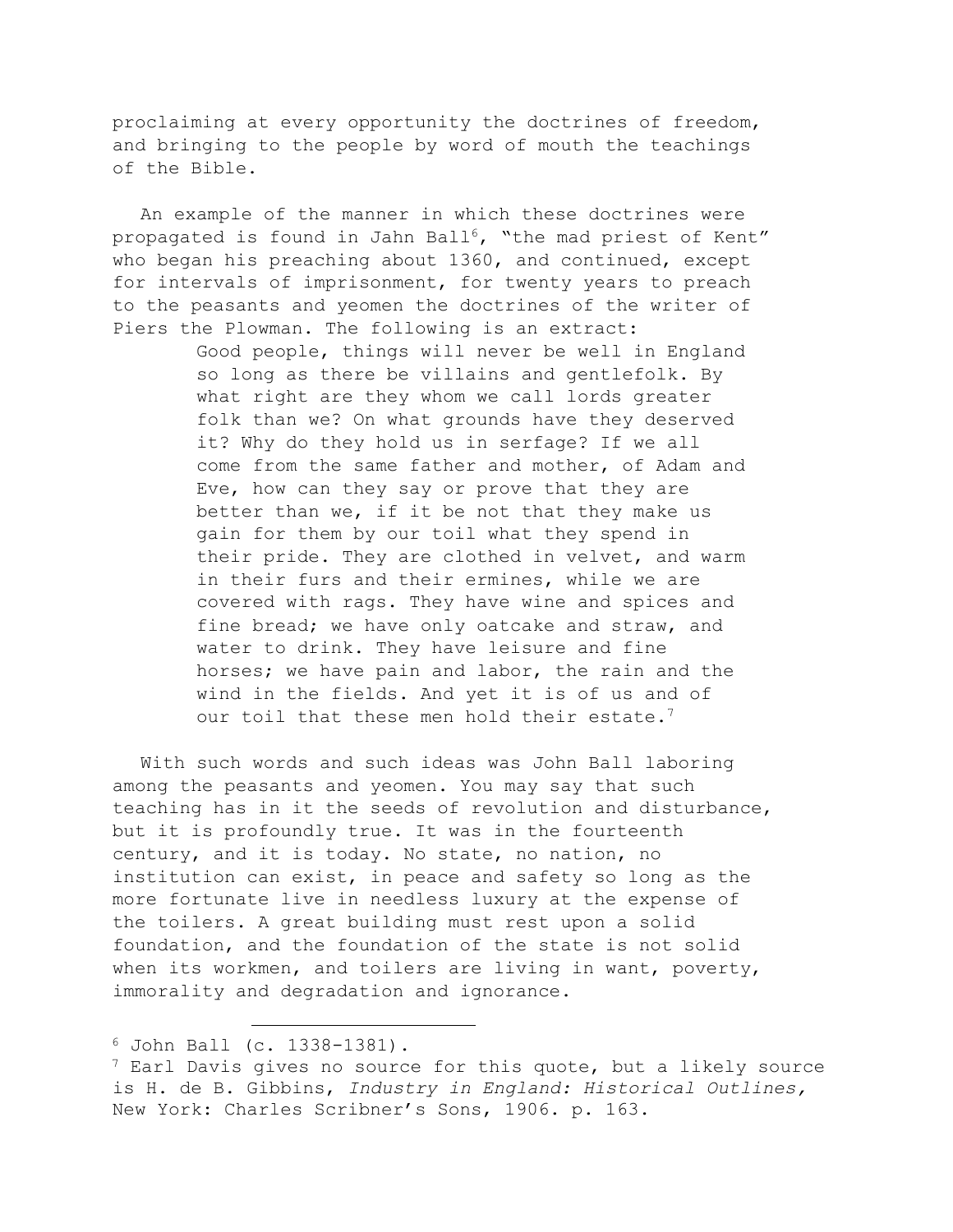These ideas were falling upon the fertile soil of discontent and suffering. In the course of the 19 years between the publication of the A. text of "Piers the Plowman" and the eventful year of 1381, things were going on apace. There is evidence to show that a large proportion of the peasant population was organized into secret societies connected with the craft gilds and similar organizations. There has been presented a letter written by John Ball, while in prison, to the people of Essex,

> John, the Shepherd, sometime Saint Mary's priest of York, and now of Colchester, greeteth well John Nameless, and John the Miller, and John the Carter, and biddeth him that they beware of guile in the town and standeth together in God's name: and he biddeth Piers the Plowman go to his work and chastise well Hob the Robber; and taketh with you John the True-man, and all his fellows, and no more; and look sharp and go ahead and no more.

John the Miller hath ground small, small, small; The King's Son of Heaven shall pay for all. Beware or ye'll be one. Know your friend from your foe. And do well, and do better, and flee sin. And seek ye peace and hold therein. And so biddeth John True-man and all his fellows.8

The organization and discontent continued. The church and the state did nothing sensible to relieve the condition. Arrest and persecution, condemnation of doctrines as heretical, only added more fuel to the fire which was about to break out into open rebellion.

In 1377 the already strained relations between peasants and the conservative classes was given one more weight to test its strength by the "law against excesses of the

<sup>&</sup>lt;sup>8</sup> Again, Earl Davis gives no source for this quotation. He may have translated into more modern language the version in *Translations and Reprints from the Original Sources of European History,* Volume II, No. 5, p. 19.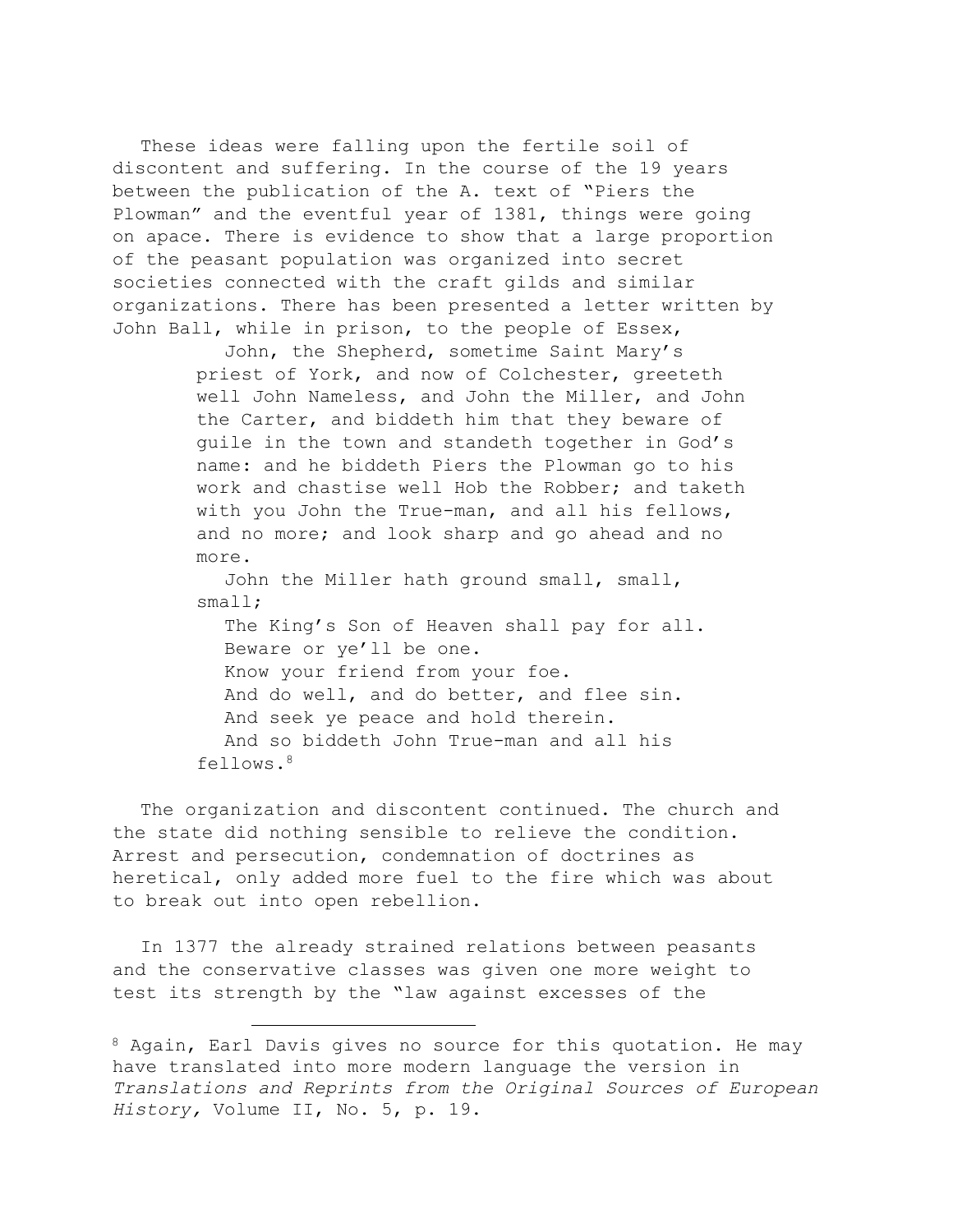villains." This action was the result of complaints of Lords against the revolutionary conduct of the villains. It was a deliberate attempt to reestablish the old system of serfage and reduce the peasants to still greater submission. The penalty of imprisonment for all excesses of villains was proclaimed.

At last on Nov. 5, 1380 came the final act of Parliament which set fire to the smoking mass of discontent among the peasants. The war with France with its continual defeats gave rise to heavy expenses. In order to meet these expenses Parliament levied the pole tax of 12 d. (formerly 4 d.) on every person above 15 years of age. This came especially hard upon the peasants who were already taxed to the point of starvation.

When it came to collecting the money after the treaty of peace with France in Jan. 1381, the trouble began. By spring the whole peasantry of the home counties were in insurrection. They were headed by the Parish Priests, and ready to shed blood in self-defense.

As at the same moment the revolt broke out [in] Yorkshire, Lancashire, Suffolk, Essex, Kent, the tremendous spectacle of the downtrodden rising against their tormentors and persecutors. I need not tell you how Wat Tyler struck down the tax collectors for insulting his daughter and thus struck the spark that set the smoldering {???} into one great outburst of fiery passion. I need not tell you how they released prisoners, and how on June 13, 1381, the great multitude of peasants entered London, seized the Tower and killed the Arch Bishop of Canterbury. Of the bloodshed and the atrocities of those days, it is useless to speak. I but wish to point out the real demand that was beneath this great volcanic eruption. Said the men of Essex to the King, "We will that you free us forever, us and our lands, and that we may never be named or held as villains." It was the cry, the petition, the prayer for freedom. The King answered, "I grant it" to each demand of the peasants, and satisfied they returned to their homes.

But it is with shame that one has to think that within two weeks the King of England, who ruled by Divine Right,